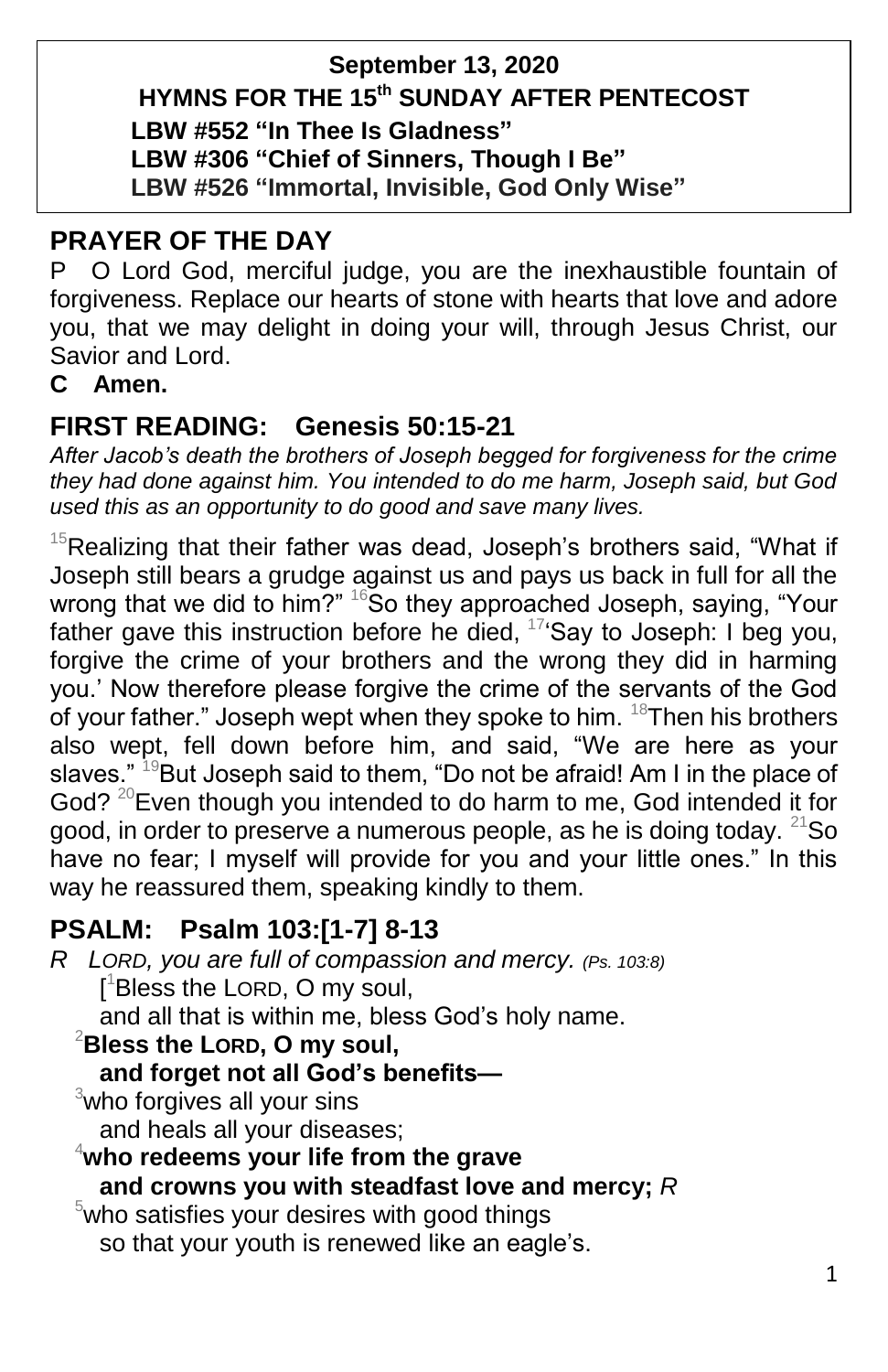<sup>6</sup>**O LORD, you provide vindication and justice for all who are oppressed.**

 $7$ You made known your ways to Moses and your works to the children of Israel.]

<sup>8</sup>**LORD, you are full of compassion and mercy,**

**slow to anger and abounding in steadfast love;** *R*

9 you will not always accuse us,

nor will you keep your anger forever. <sup>10</sup>**You have not dealt with us according to our sins, nor repaid us according to our iniquities.**

 $11$  For as the heavens are high above the earth, so great is your steadfast love for those who fear you.

<sup>12</sup>**As far as the east is from the west, so far have you removed our transgressions from us.**  $13$ As a father has compassion for his children,

so you have compassion for those who fear you, O LORD. *R*

# **SECOND READING: Romans 14:1-12**

*This Christian community has significant struggles with diversity. Here Paul helps us understand that despite different practices in worship and personal piety, we do not judge one another. All Christians belong to the Lord Jesus Christ who died for all of us and will judge each of us.*

<sup>1</sup>Welcome those who are weak in faith, but not for the purpose of quarreling over opinions.  $2$ Some believe in eating anything, while the weak eat only vegetables. <sup>3</sup>Those who eat must not despise those who abstain, and those who abstain must not pass judgment on those who eat; for God has welcomed them. <sup>4</sup>Who are you to pass judgment on servants of another? It is before their own lord that they stand or fall. And they will be upheld, for the Lord is able to make them stand.

<sup>5</sup>Some judge one day to be better than another, while others judge all days to be alike. Let all be fully convinced in their own minds. Those who observe the day, observe it in honor of the Lord. Also those who eat, eat in honor of the Lord, since they give thanks to God; while those who abstain, abstain in honor of the Lord and give thanks to God.

We do not live to ourselves, and we do not die to ourselves.  $8$ If we live, we live to the Lord, and if we die, we die to the Lord; so then, whether we live or whether we die, we are the Lord's. <sup>9</sup>For to this end Christ died and lived again, so that he might be Lord of both the dead and the living.

 $10$ Why do you pass judgment on your brother or sister? Or you, why do you despise your brother or sister? For we will all stand before the judgment seat of God.  $11$  For it is written,

"As I live, says the Lord, every knee shall bow to me,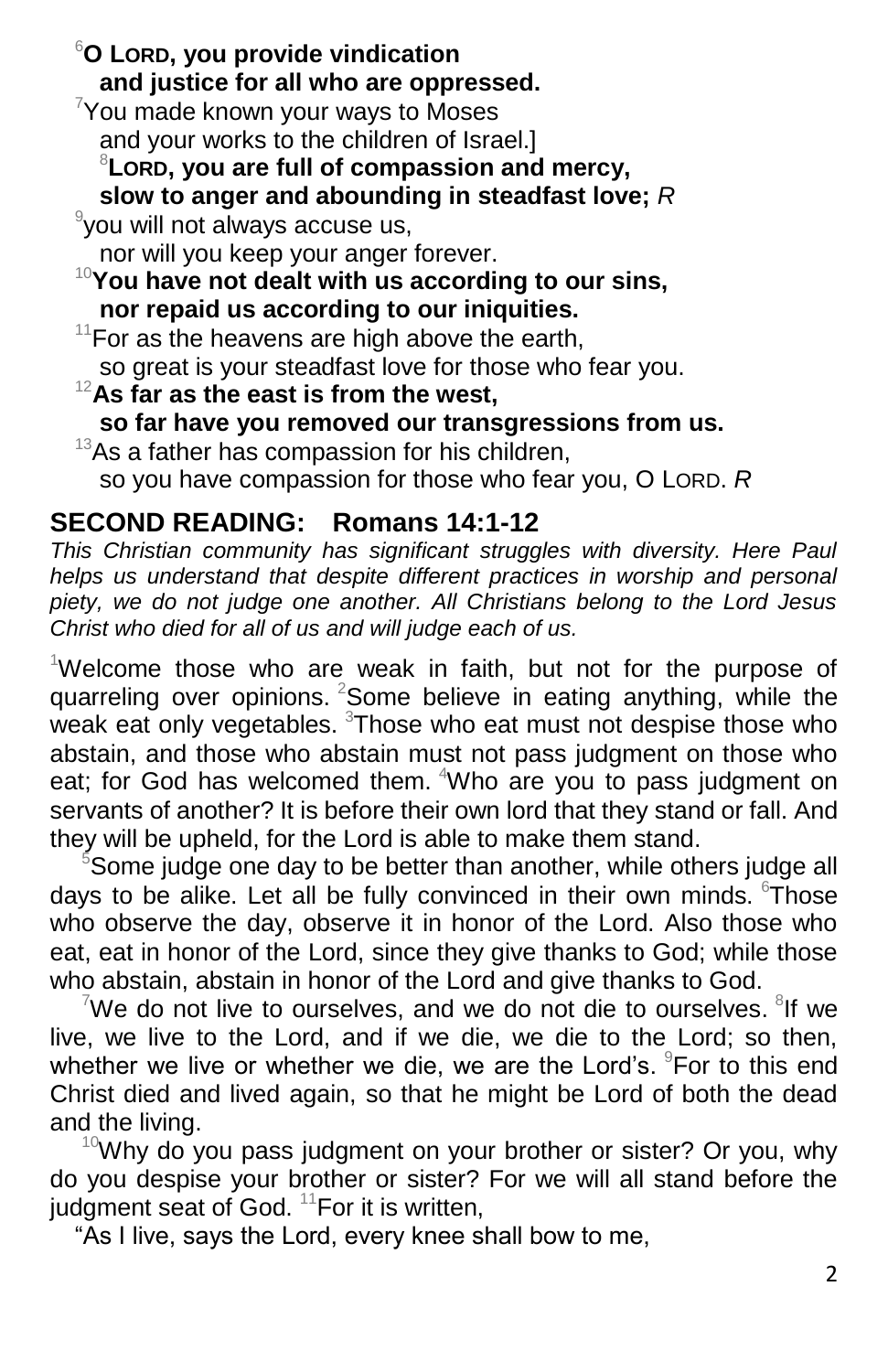and every tongue shall give praise to God."  $12$ So then, each of us will be accountable to God.

### **GOSPEL: Matthew 18:21-35**

*When Peter asks about the limits of forgiveness, Jesus responds with a parable that suggests human forgiveness should mirror the unlimited mercy of God.*

 $21$ Peter came and said to [Jesus], "Lord, if another member of the church sins against me, how often should I forgive? As many as seven times?<sup>" 22</sup>Jesus said to him, "Not seven times, but, I tell vou. seventy-seven times.

 $23^{\circ}$  For this reason the kingdom of heaven may be compared to a king who wished to settle accounts with his slaves.  $24$ When he began the reckoning, one who owed him ten thousand talents was brought to him:  $^{25}$ and, as he could not pay, his lord ordered him to be sold, together with his wife and children and all his possessions, and payment to be made.  $^{26}$ So the slave fell on his knees before him, saying, 'Have patience with me, and I will pay you everything.<sup>' 27</sup>And out of pity for him, the lord of that slave released him and forgave him the debt.  $^{28}$ But that same slave, as he went out, came upon one of his fellow slaves who owed him a hundred denarii; and seizing him by the throat, he said, 'Pay what you owe.<sup>' 29</sup>Then his fellow slave fell down and pleaded with him, 'Have patience with me, and I will pay you.'  $30$ But he refused; then he went and threw him into prison until he would pay the debt.  $31$ When his fellow slaves saw what had happened, they were greatly distressed, and they went and reported to their lord all that had taken place.  $32$ Then his lord summoned him and said to him, 'You wicked slave! I forgave you all that debt because you pleaded with me. <sup>33</sup>Should you not have had mercy on your fellow slave, as I had mercy on you?<sup>'34</sup>And in anger his lord handed him over to be tortured until he would pay his entire debt. <sup>35</sup>So my heavenly Father will also do to every one of you, if you do not forgive your brother or sister from your heart."

# **PRAYERS OF INTERCESSION**

P Drawn together in the compassion of God, we pray for the church, the world, and all those in need.

#### *A brief silence.*

A You welcome us when we are weak in faith. Uphold your church throughout the world; make it a place of welcome. Strengthen faith through Bible studies and Sunday schools, confirmation classes and youth ministries. Nurture new ministries of education and growth (*especially*). Lord, in your mercy,

## **C hear our prayer.**